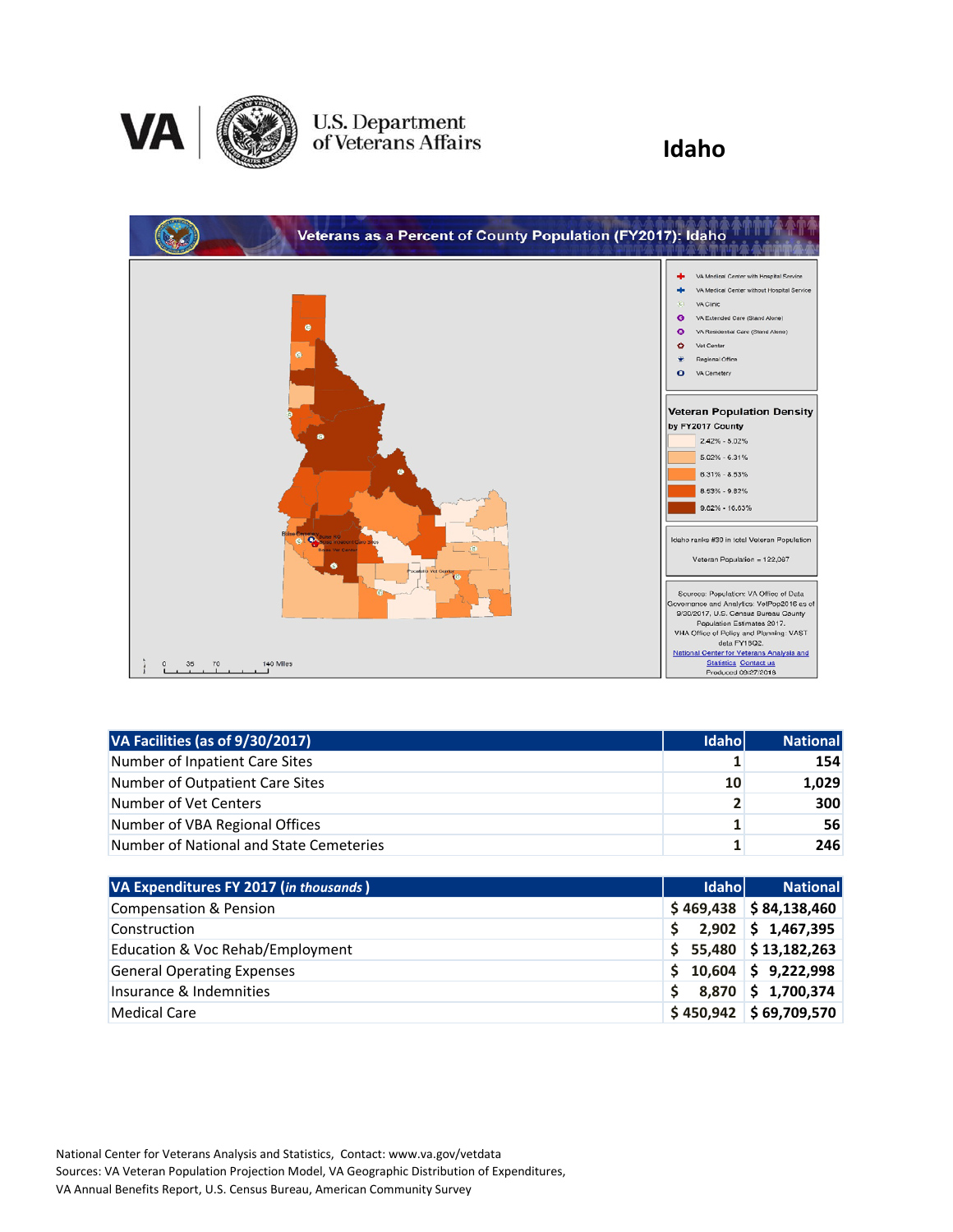

# U.S. Department<br>of Veterans Affairs

### **Idaho**

| Veteran Population (as of 9/30/2017)           | <b>Idaho</b> | <b>National</b> |
|------------------------------------------------|--------------|-----------------|
| Number of Veterans                             | 122,067      | 19,998,799      |
| Percent of Adult Population that are Veterans  | 10.11%       | 6.60%           |
| Number of Women Veterans                       | 10,611       | 1,882,848       |
| Percent of Women Veterans                      | 8.69%        | 9.41%           |
| Number of Military Retirees                    | 14,419       | 2,156,647       |
| Percent of Veterans that are Military Retirees | 11.81%       | 10.78%          |
| Number of Veterans Age 65 and Over             | 57,526       | 9,410,179       |
| Percent of Veterans Age 65 and Over            | 47.13%       | 47.05%          |









| VA Healthcare and Benefits (as of 9/30/2017)         | Idaho  | <b>National</b> |
|------------------------------------------------------|--------|-----------------|
| Number of Veterans Receiving Disability Compensation | 28,906 | 4,552,819       |
| Number of Veterans Receiving Pension                 | 1,455  | 276,570         |
| Number of Dependency & Indemnity Comp Beneficiaries  | 2,154  | 411,390         |
| <b>Number of Education Beneficiaries</b>             | 4,167  | 987,577         |
| Number of Enrollees in VA Healthcare System          | 60,979 | 9,116,200       |
| Number of Unique Patients Treated                    | 44,533 | 6,035,183       |